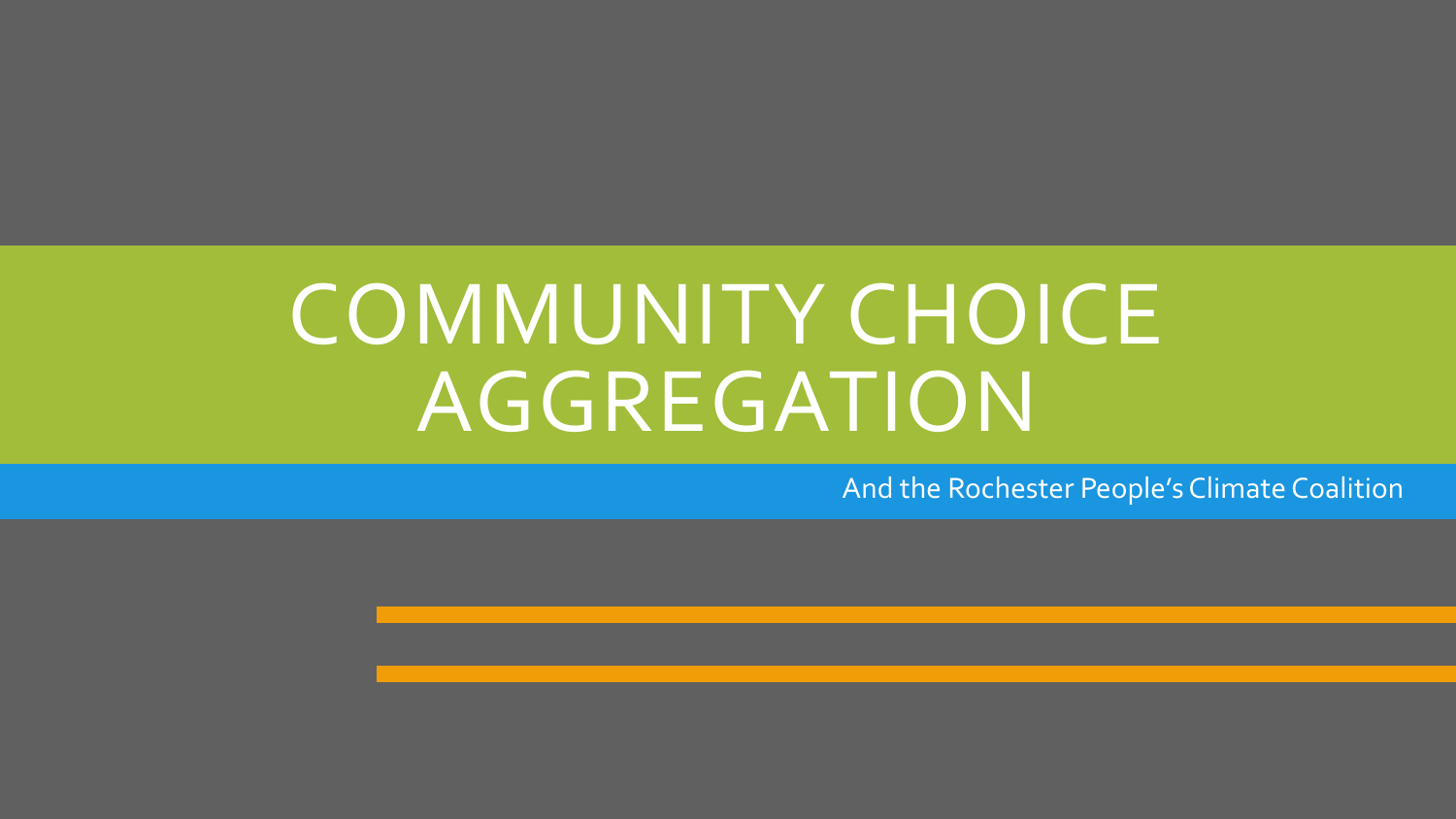

Source: EPA – https://www.epa.gov/energy/power-profiler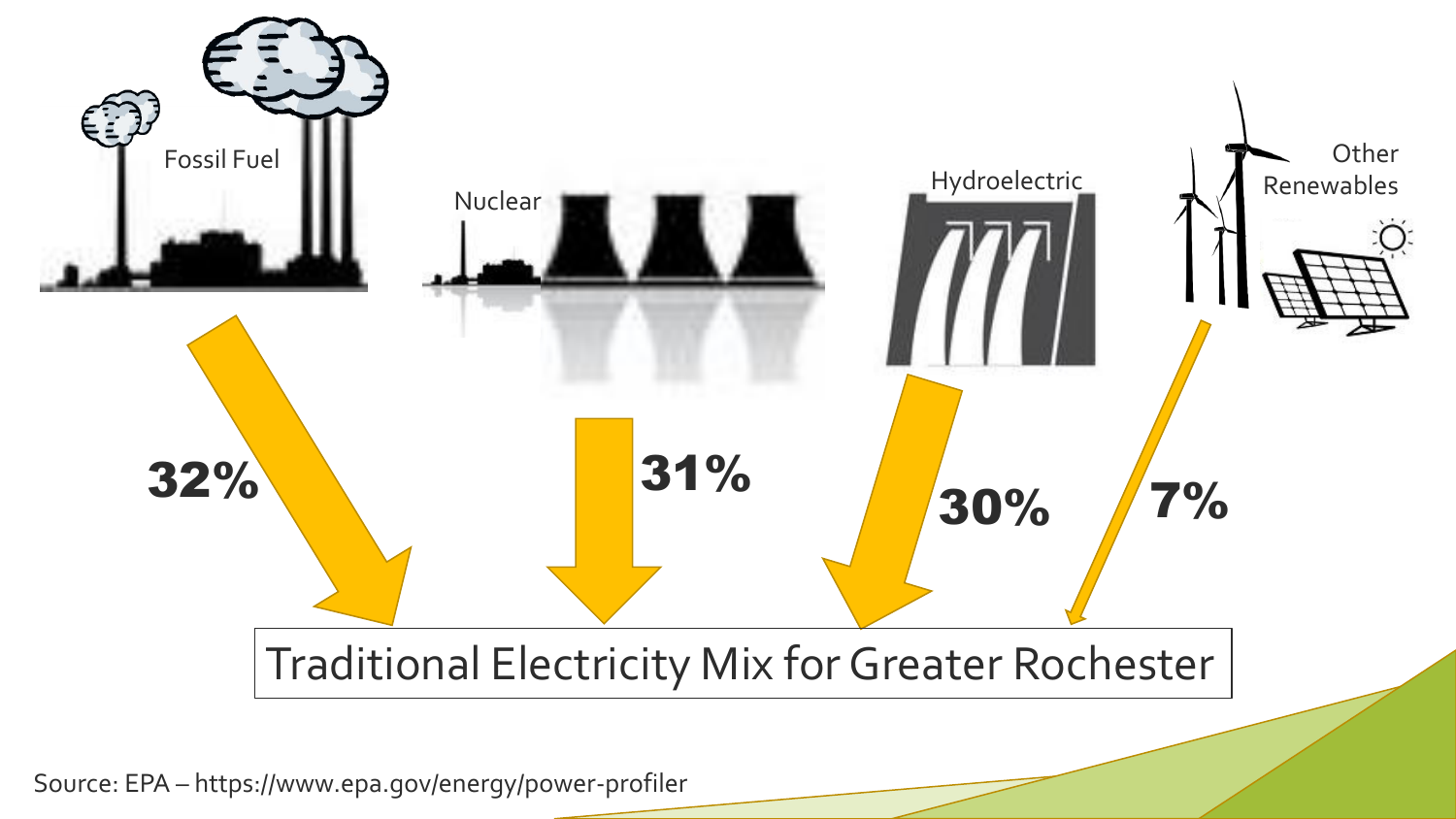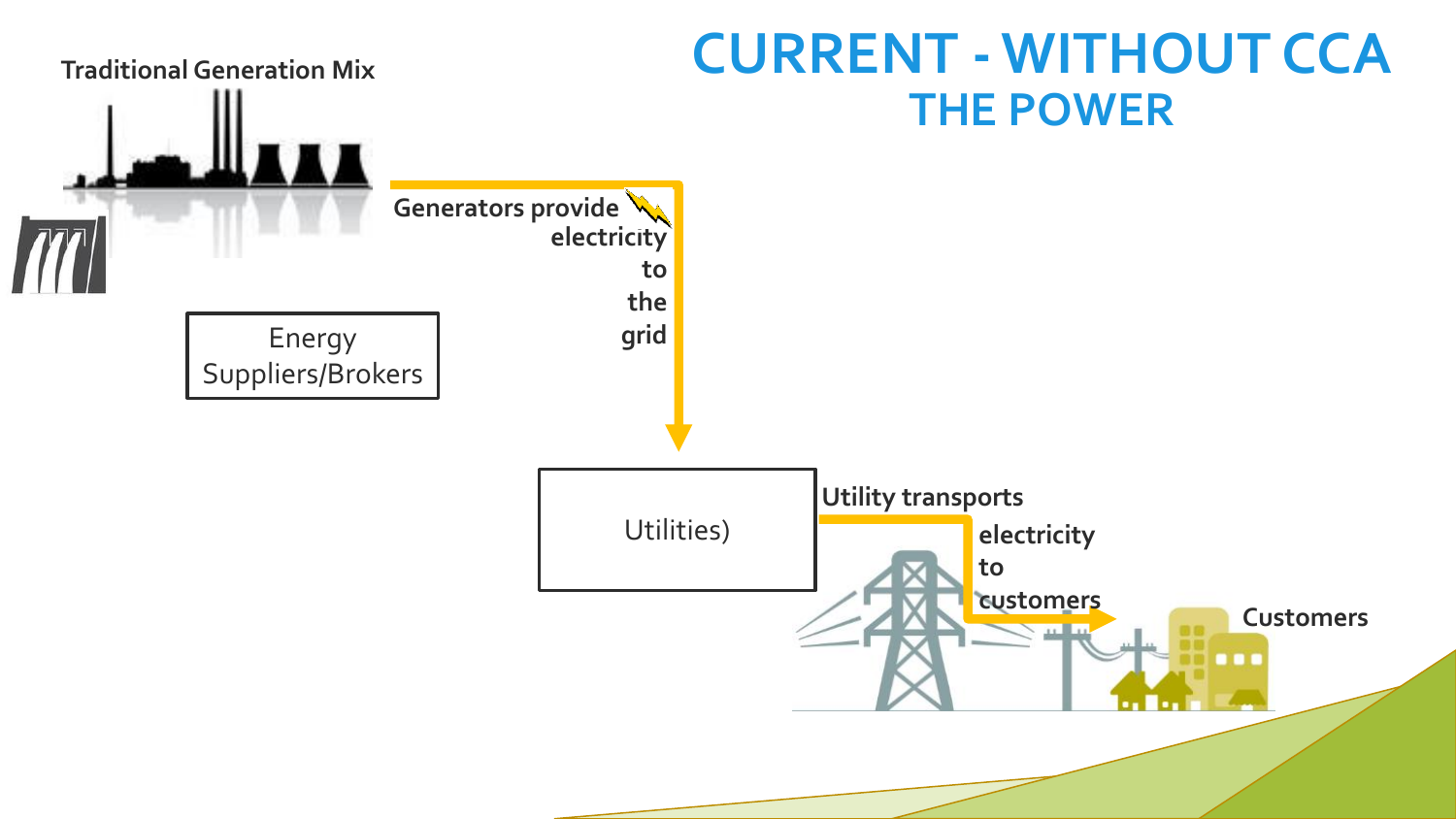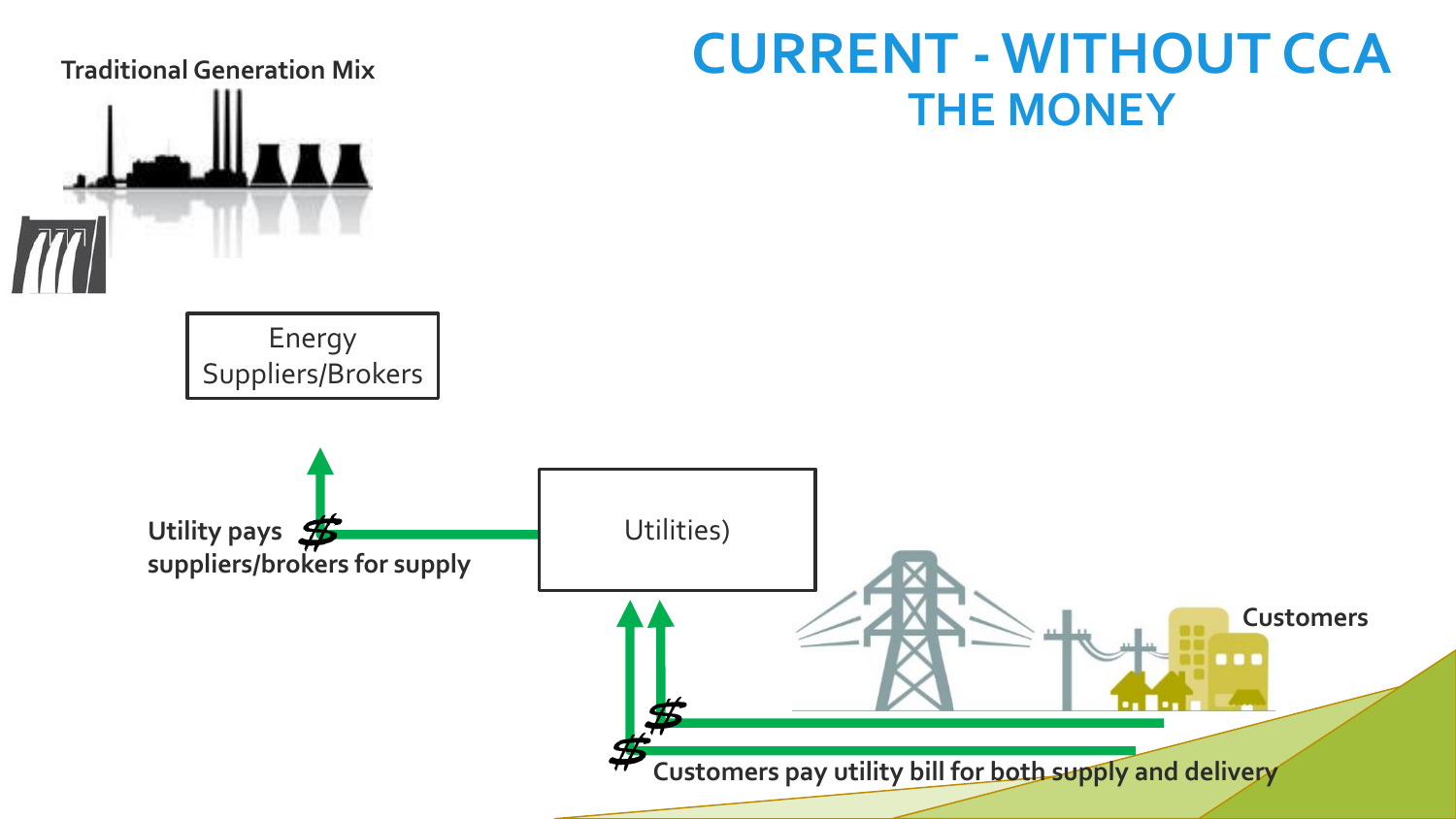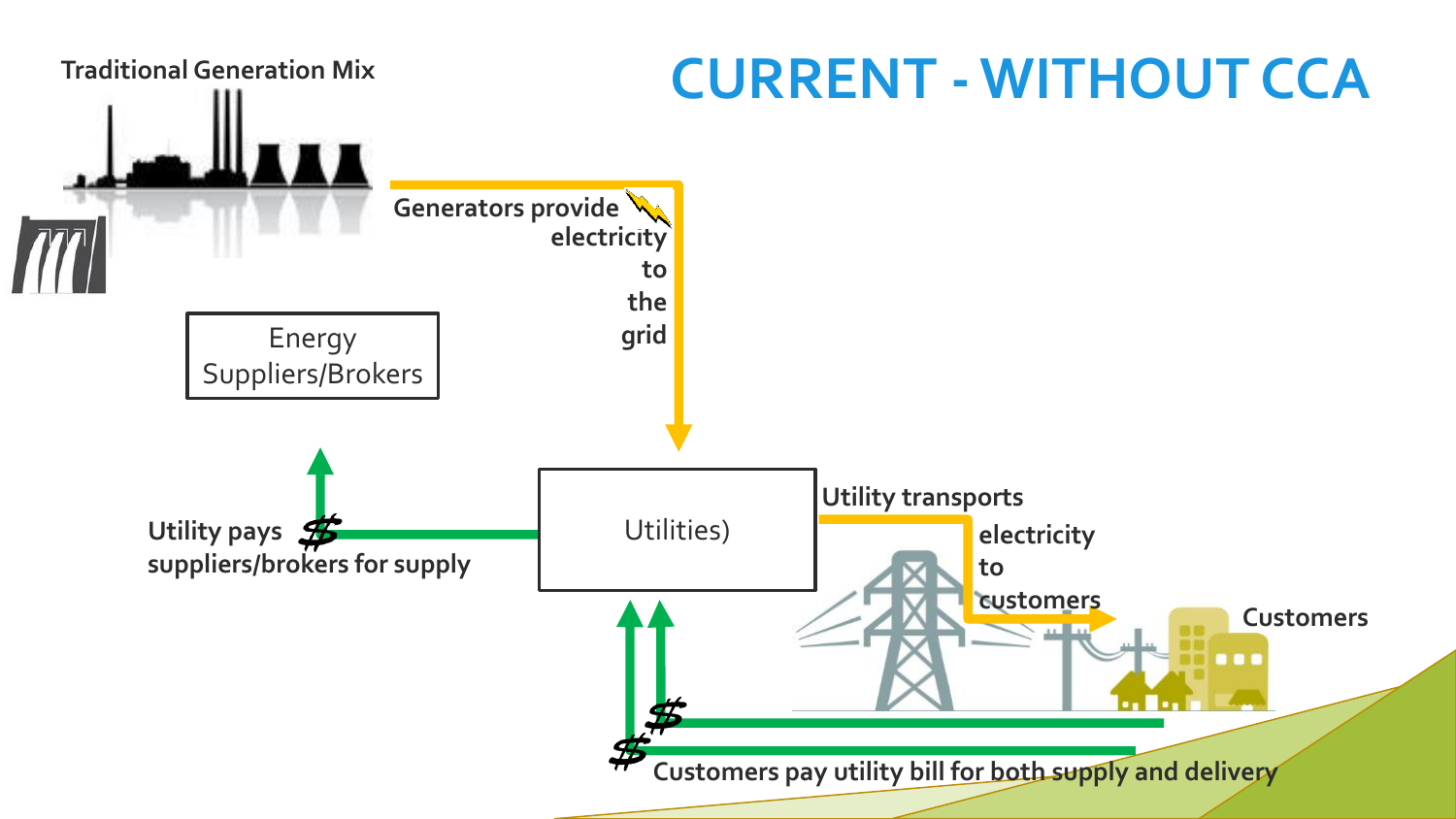#### **WHAT IS COMMUNITY CHOICE AGGREGATION (CCA)?**

- **Energy purchase program authorized by the Public Service Commission (PSC) in April 2016**
- **Allows municipalities to aggregate energy demand and negotiate bulk purchase**
- **All energy customers are eligible to participate**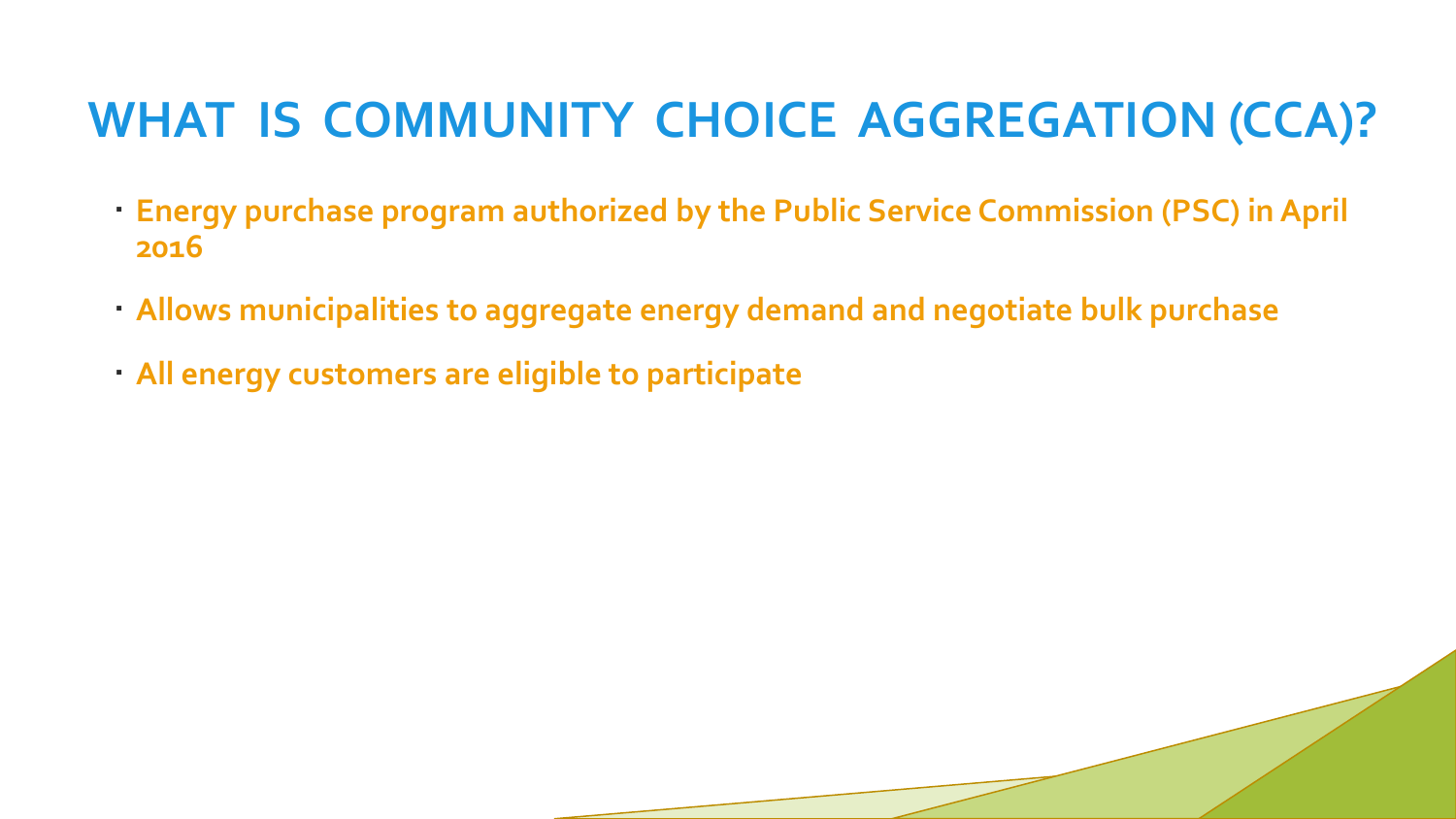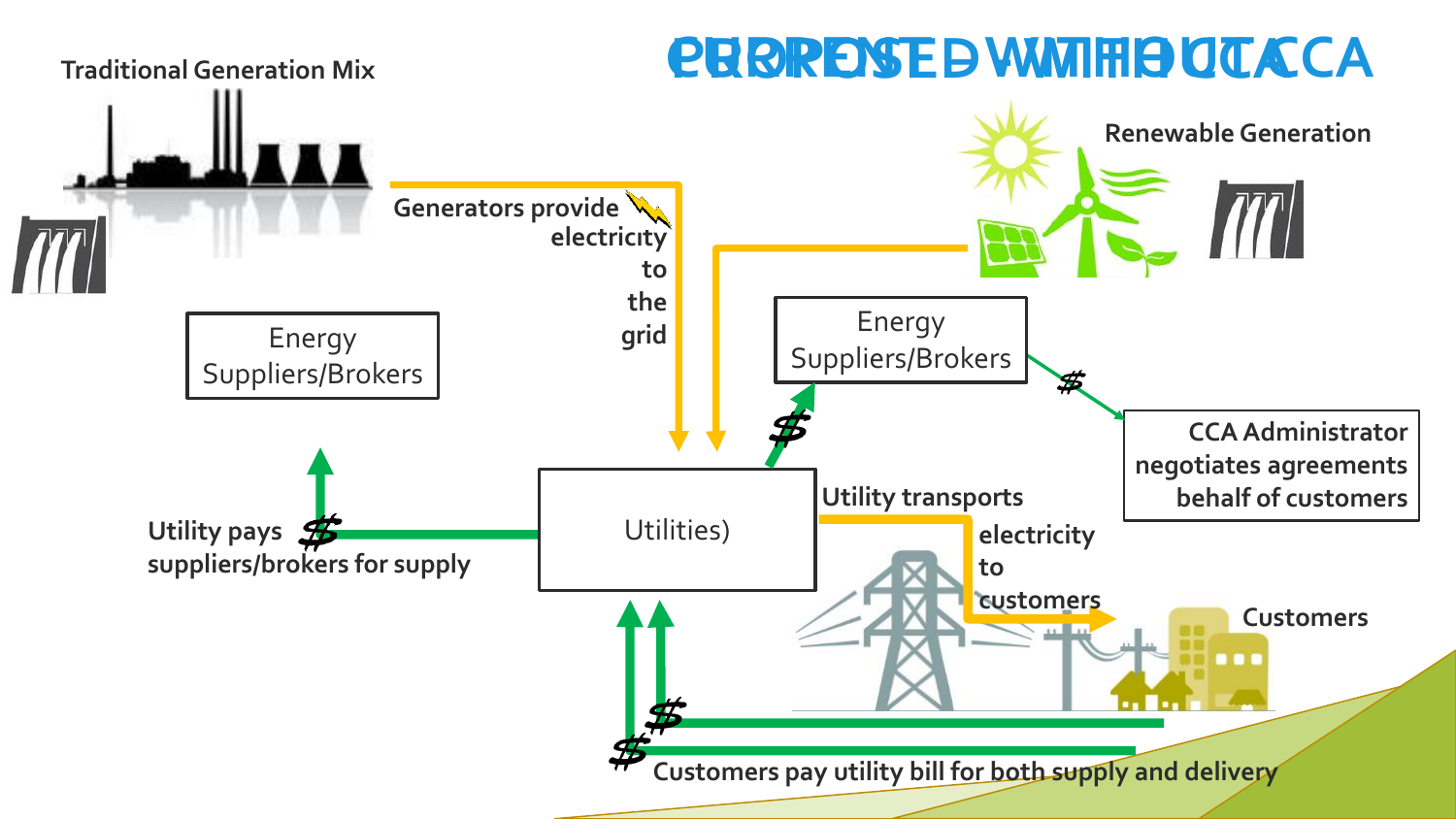#### **WHAT ARE THE BENEFITS OF CCA?**

- **Reduced electric rates for residents and small businesses**
- **Reduced price volatility through fixed rate and longer term contracts**
- **Potential improved access to state grant programs such as Clean Energy Communities**
- **Can accelerate the transition to renewable energy**
- **Encourage local renewable energy development and jobs**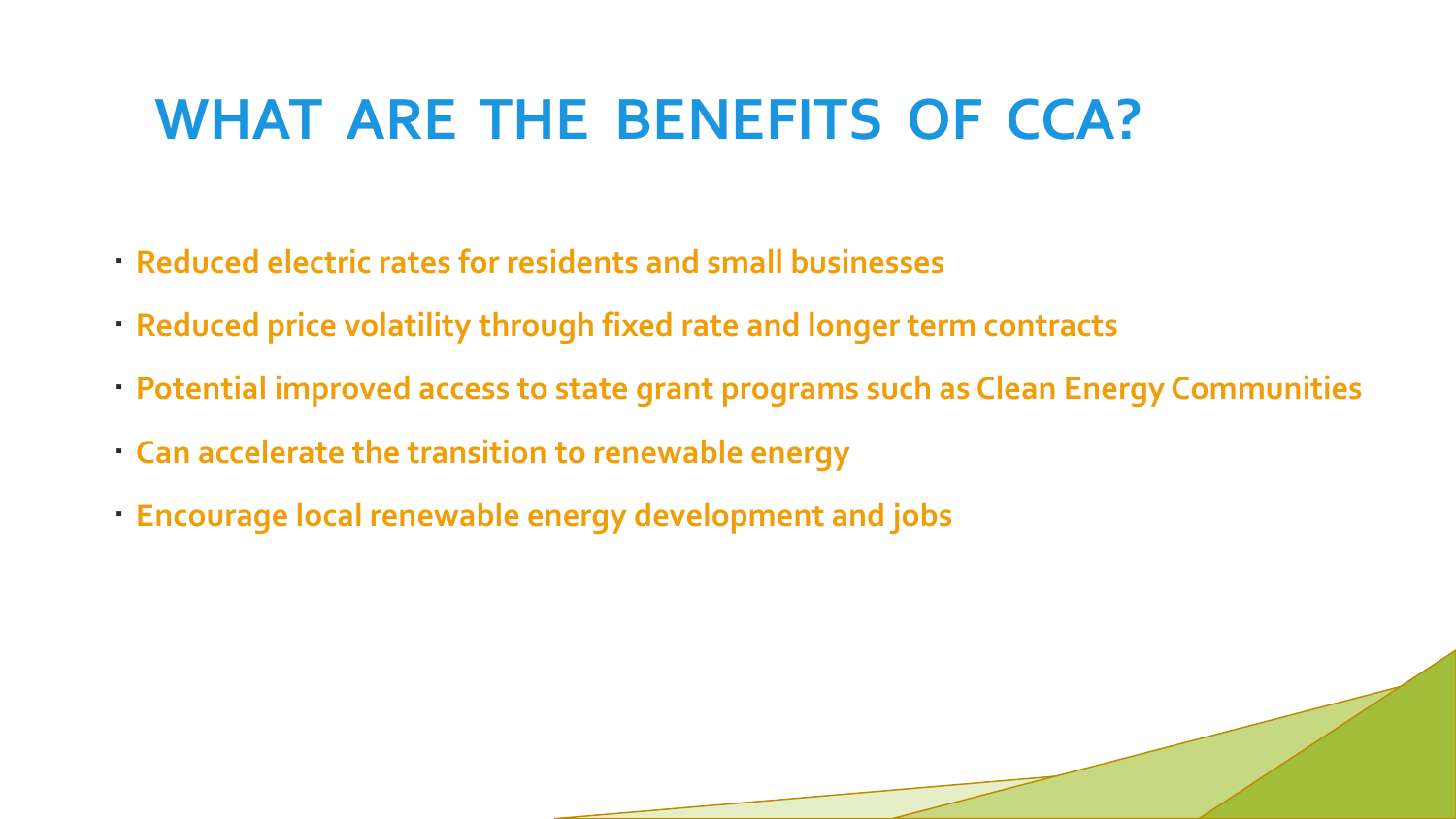![](_page_8_Figure_0.jpeg)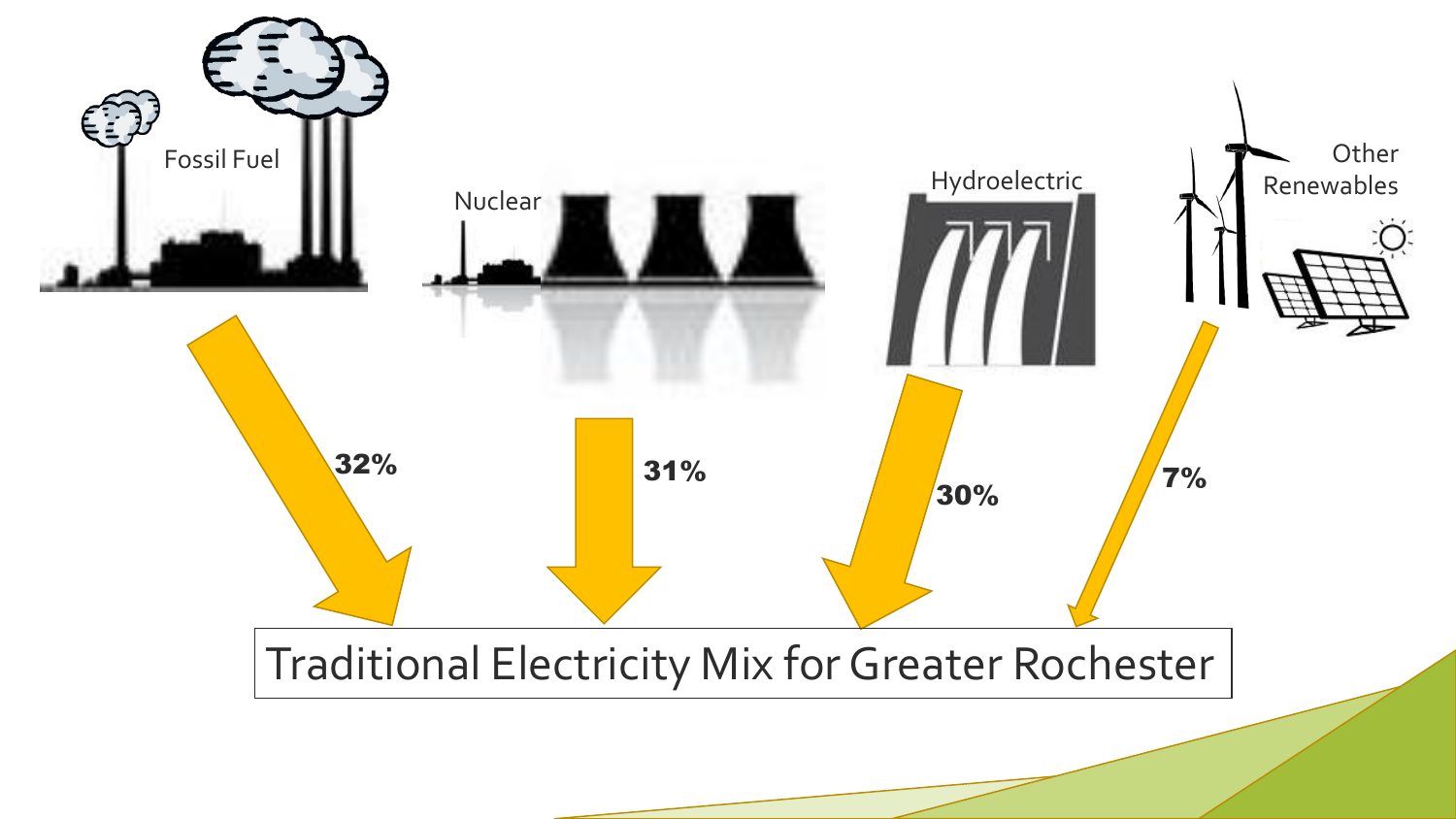![](_page_9_Picture_0.jpeg)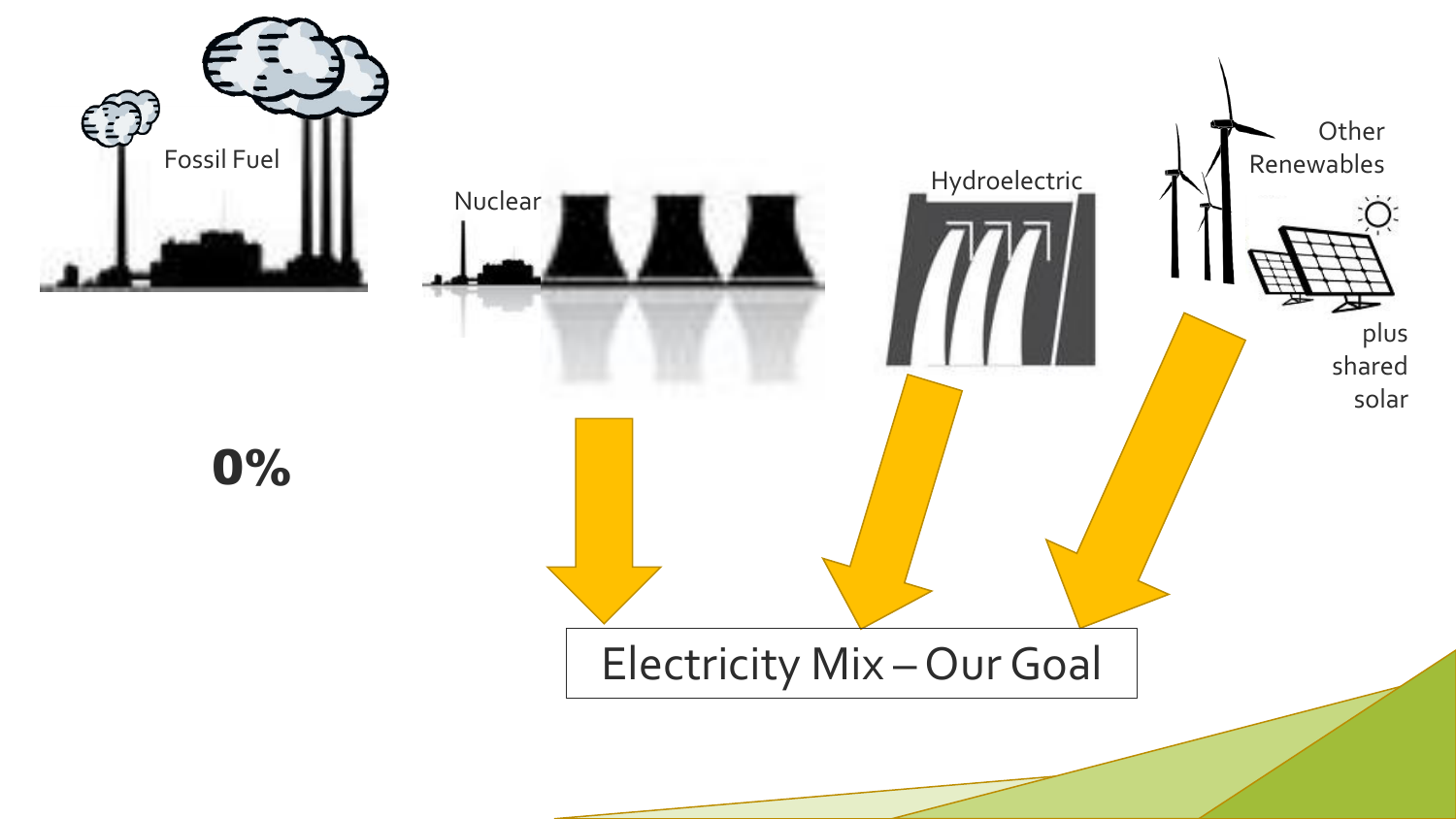### **CCA IN NEW YORK**

- **PSC approved the Sustainable Westchester pilot project February 2015**
- **Incorporated lessons learned from Westchester Power**
- **Enacted for rest of state April 2016**

- **Westchester Power achieves long term fixed rate contracts**
- **Many municipalities now supplied with 100% renewable energy**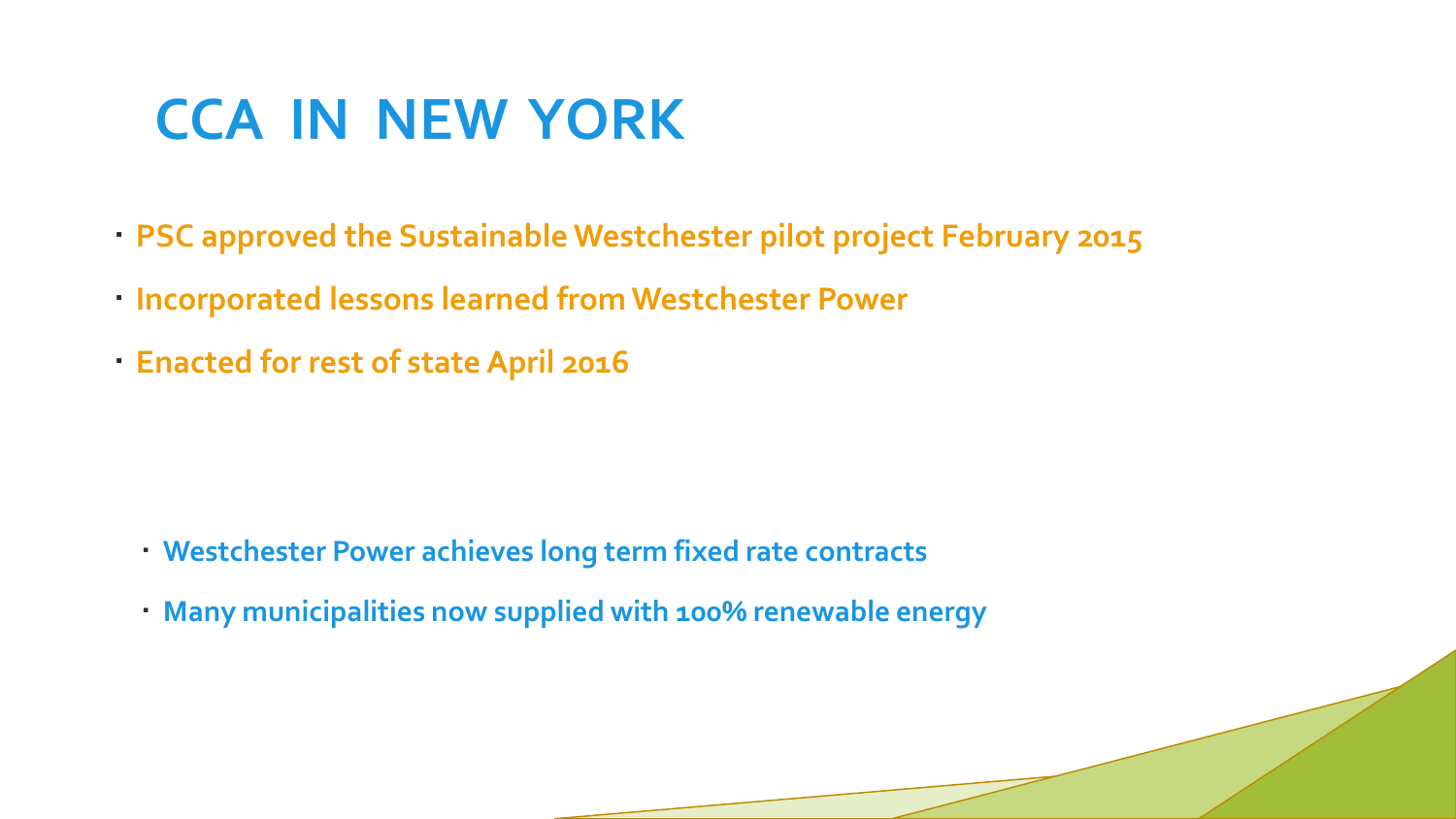#### **WHO CAN AUTHORIZE CCA?**

- **Villages**
- **Towns**
- **Cities**

**Multiple municipalities can work together to form a single CCA that serves several communities.**

**Westchester Power includes 20 municipalities and 110,000 customers**

*County governments are not authorized to create a CCA but are encouraged to support the efforts of municipalities within their boundaries.*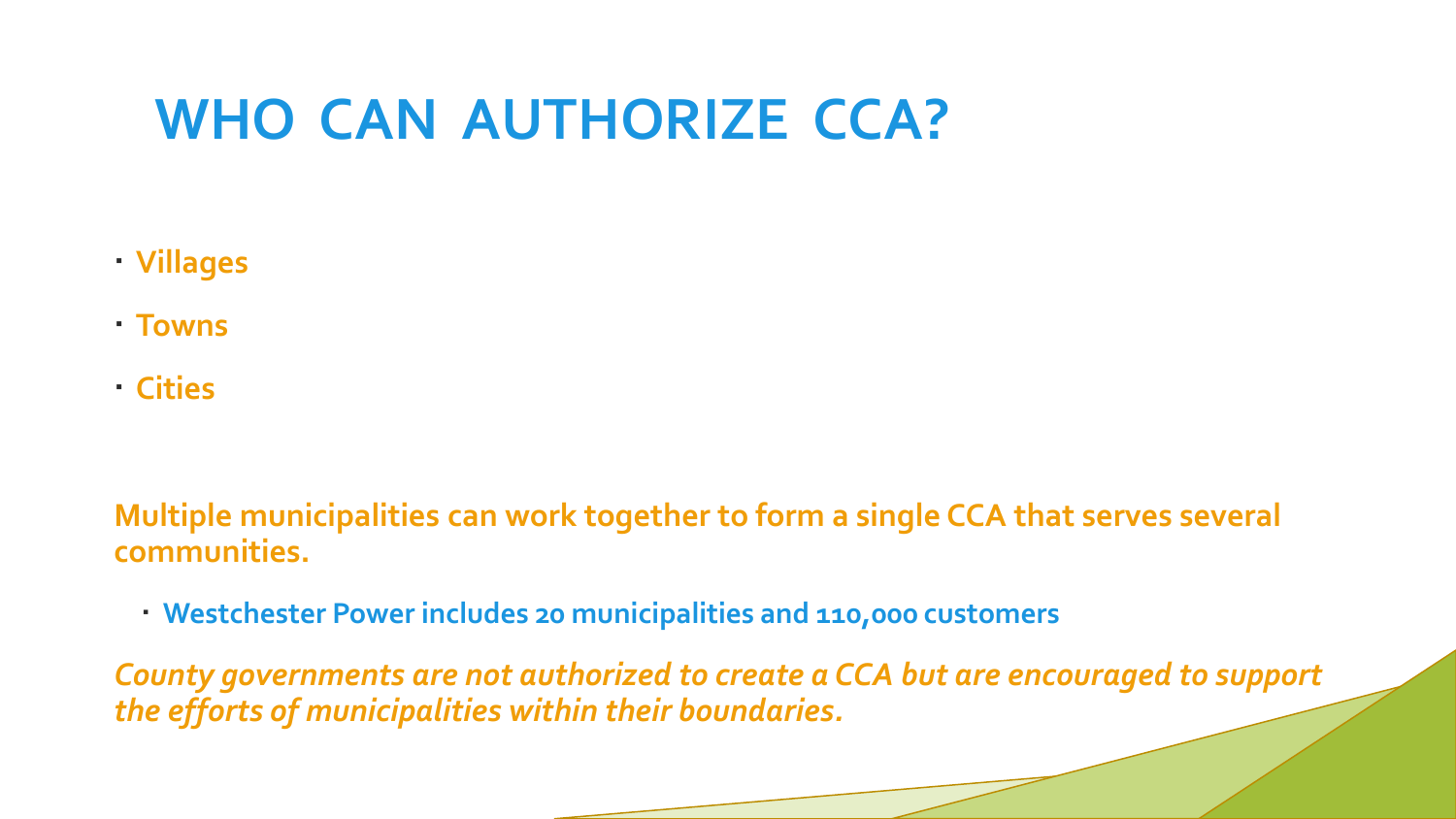#### **CCA PROGRAM OVERVIEW**

- **May aggregate electric supply, gas supply, or both**
- **May include energy efficiency and distributed energy resources like solar**
- **Designed to enroll customers on an opt-out basis, but must offer easily accessible opportunity for would-be participants to opt out**
- **May include customers already contracted with ESCOs on an opt-in basis**
- **May choose to procure 100% renewable energy**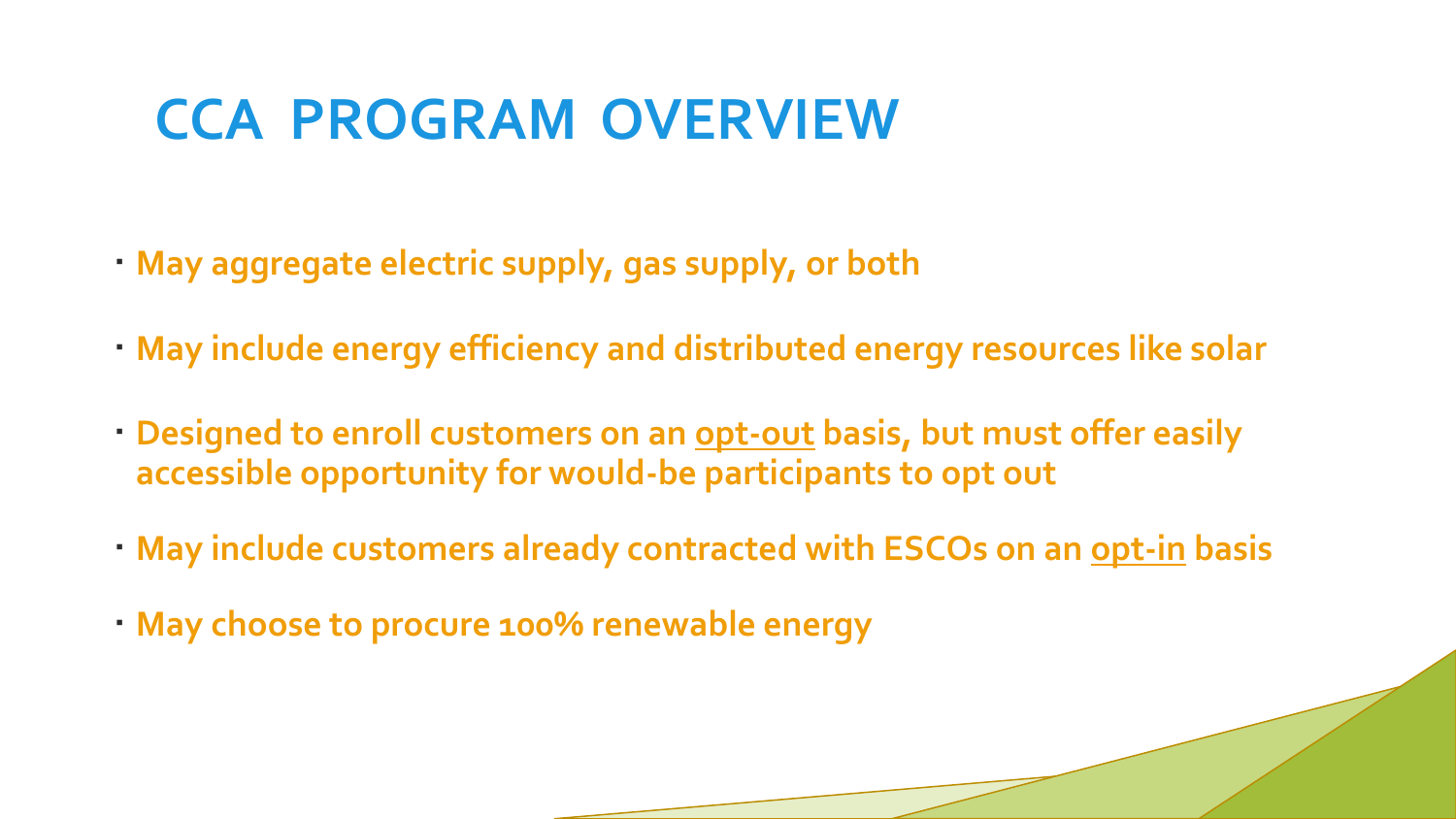#### **CCA ADMINISTRATION FLEXIBILITY**

- **Municipality can administer its CCA program itself**
- **Can have a third party such as a non-profit administer its CCA program**
- **Administration costs can be paid from the charges for electricity and are typically folded into the supplier contract**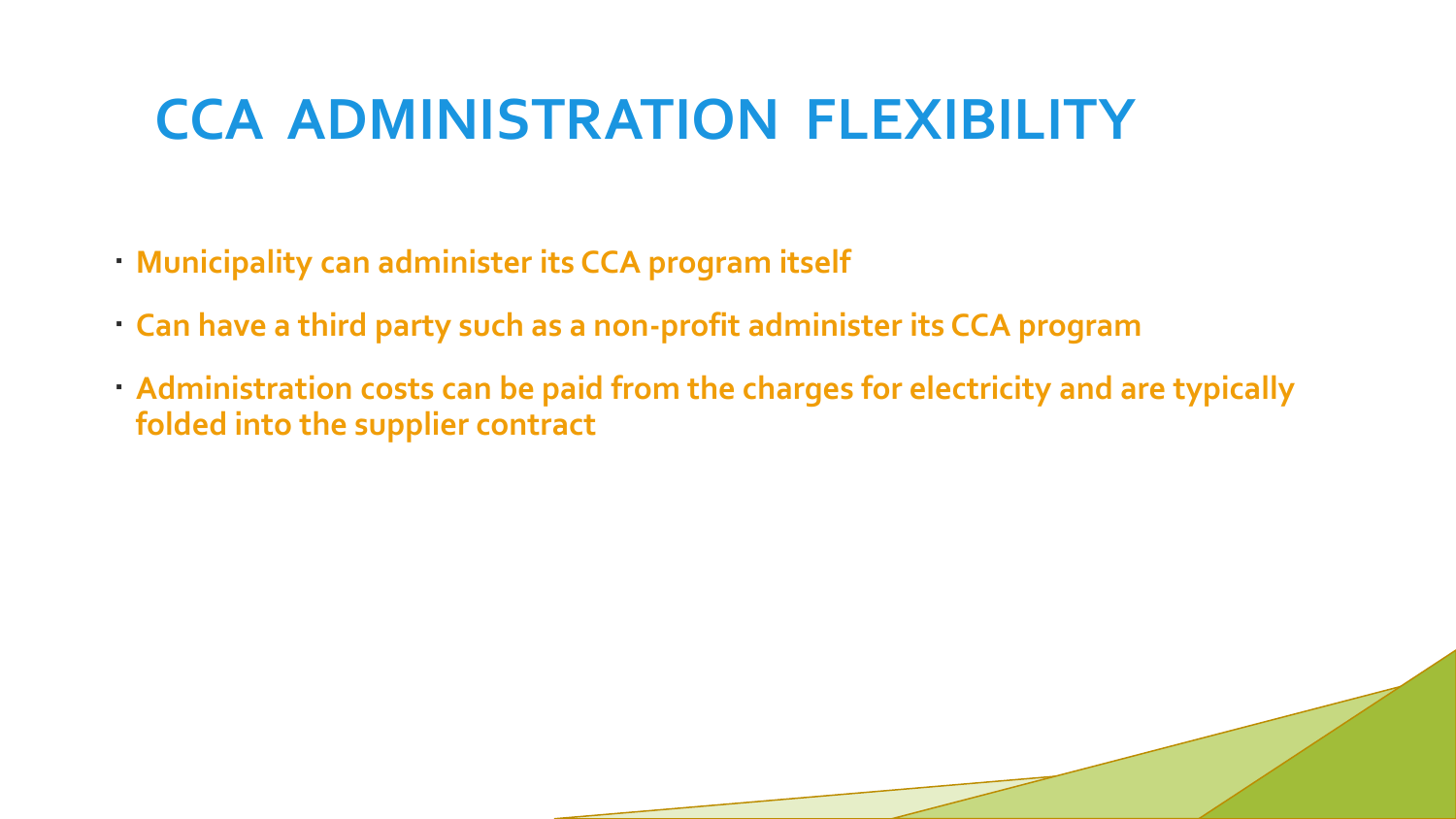![](_page_14_Figure_0.jpeg)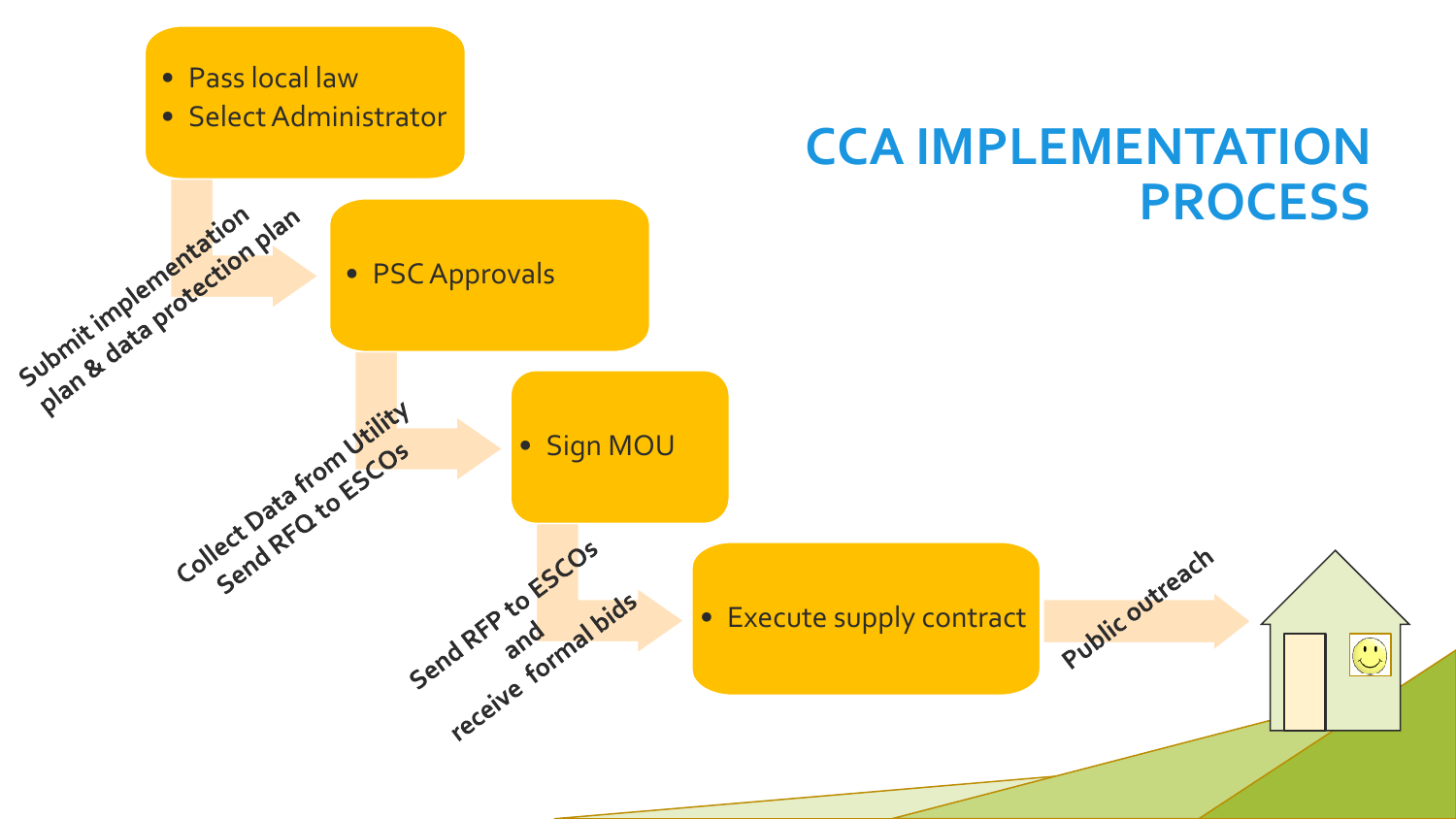#### **STEPS FOR CCA ADMINISTRATOR**

- **Design the program through development of an Implementation Plan and coordination with the PSC**
- **Coordinate with the utility (i.e. RG&E, National Grid)**
- **Solicit, negotiate and contract for electric supply using the CCA's bulk buying power**
- **Educate the community about the program and the opt-out process**
- **Follow rules to prepare for and renew purchase contracts going forward**
- **Consider distributed generation opportunities (i.e. shared solar)**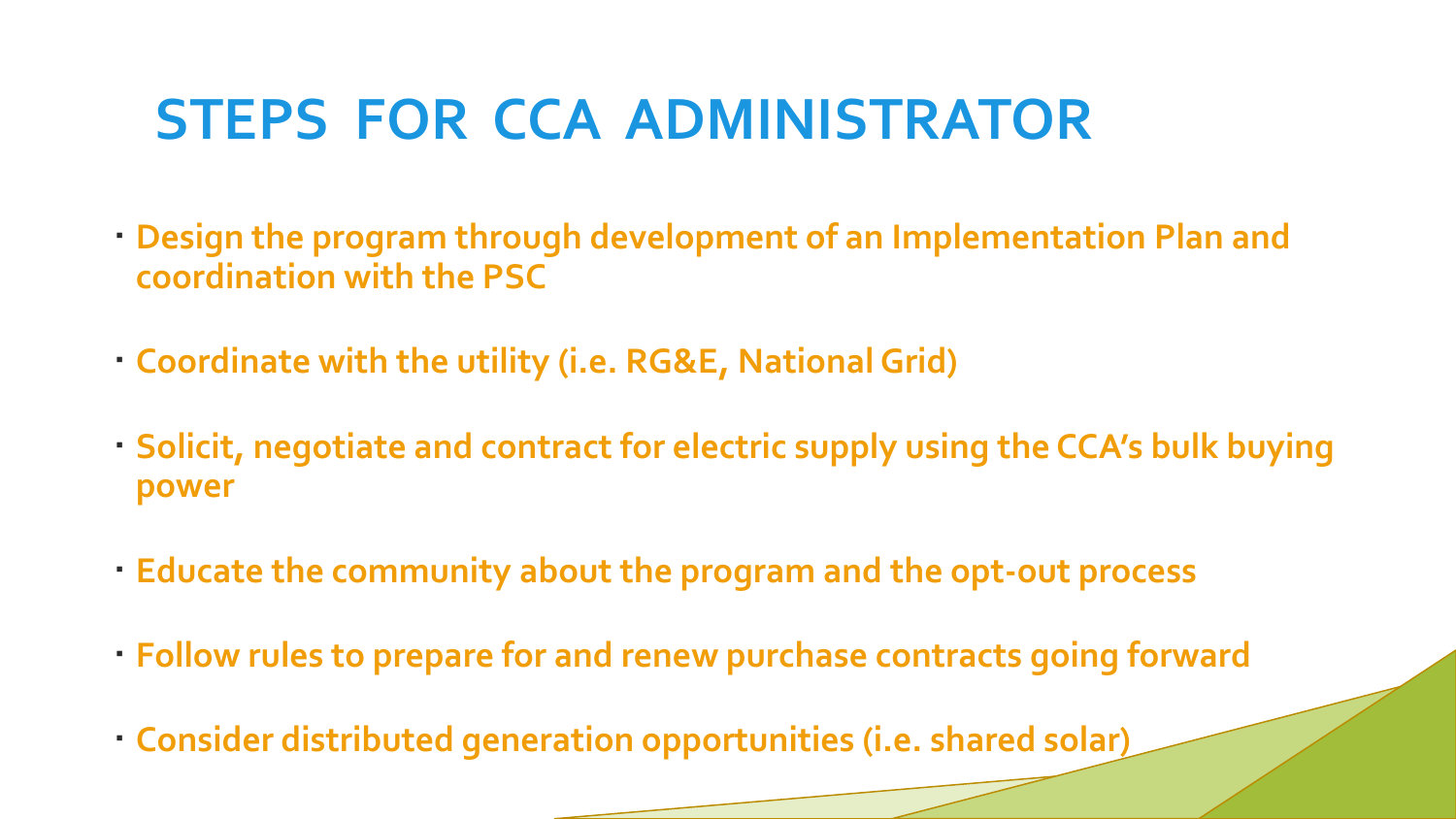#### **WHAT RPCC IS PROPOSING**

- **Coordination among interested municipalities**
- **100% renewable energy supply, incorporating local energy projects**
- **Offer services in partnership with Joule Assets for program administration and program organization**
	- **Initially Joule Assets to provide CCA administrator services and RPCC to provide program organization**
	- **At the end of the first procurement contract, RPCC to transition to conduct both roles**
- **If selected, payment for services from fees collected in accordance with the PSC order**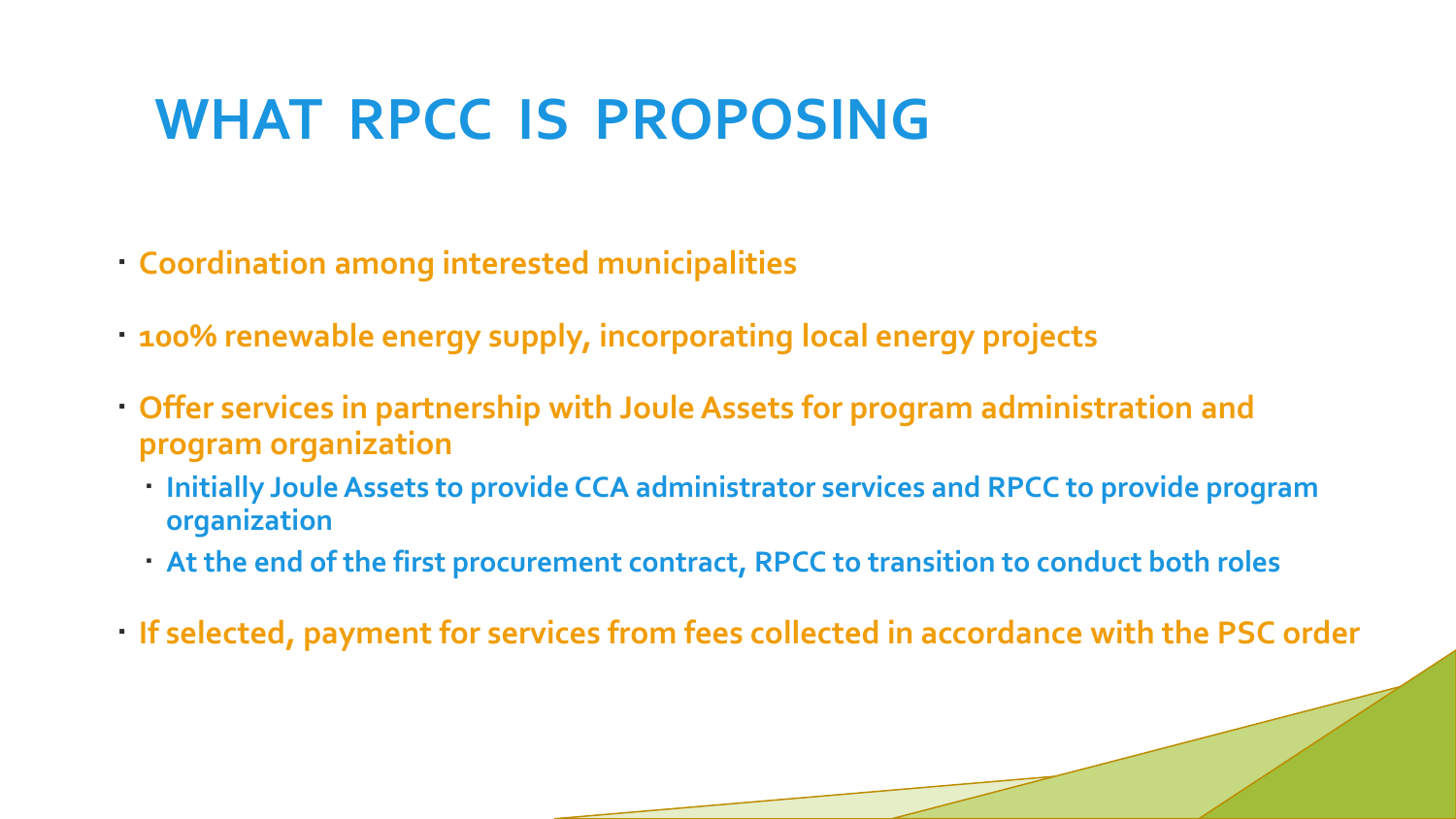#### **WHY RPCC AND JOULE**

- **Joule Assets** 
	- **Comprised of professionals who set up the Westchester CCA**
	- **Worked with NYSERDA and the PSC to put the New York CCA program in place**
- **RPCC** 
	- **Made up of involved citizens and technical experts in the Rochester area**
	- **Interest in maximizing the full array of benefits for the community**
	- **Long-term interest in the success of a greater Rochester CCA**
- **The Joule/RPCC team has already been working with local municipalities**